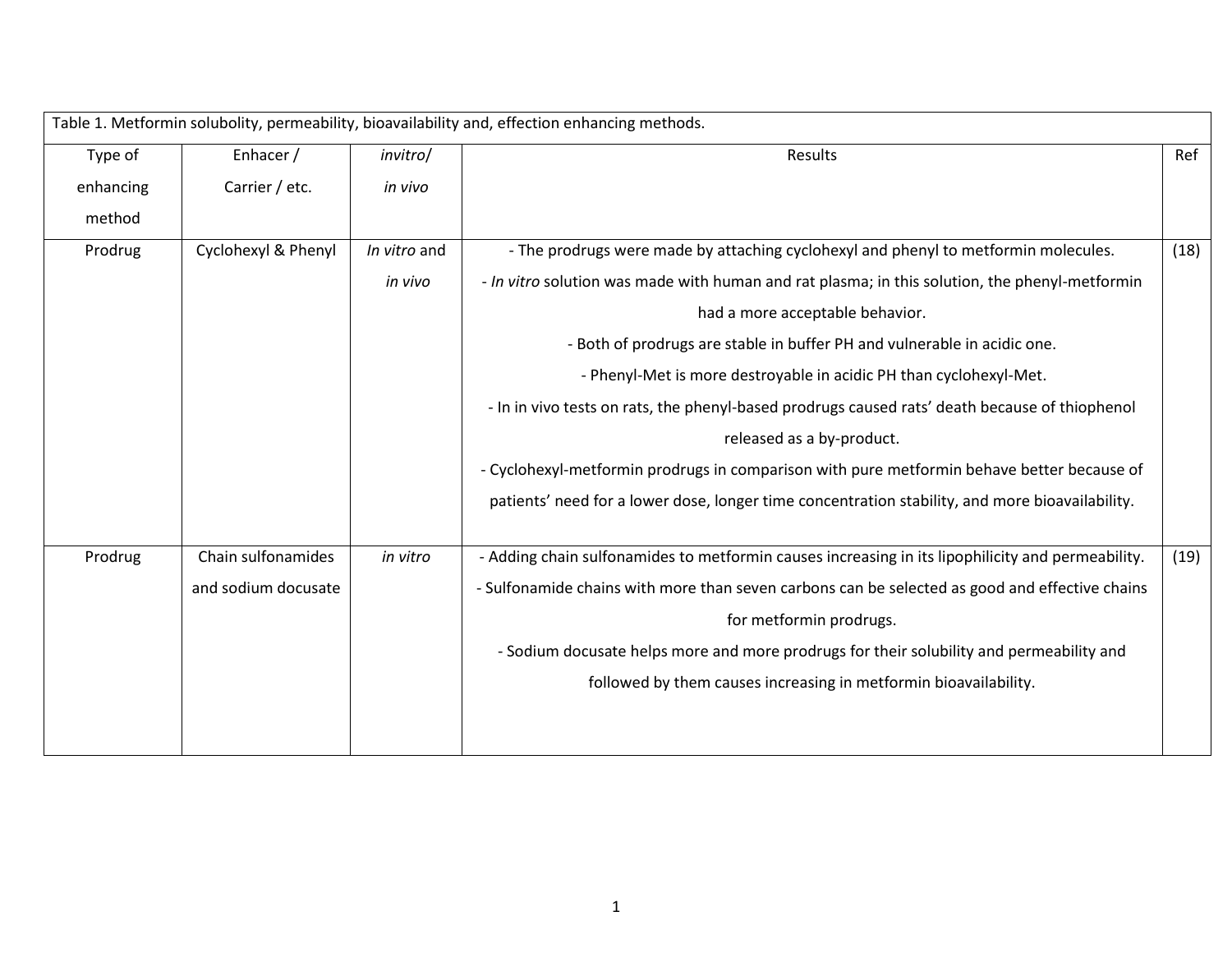| Prodrug  | Phospholipids        | in vitro   | - Using phospholipids causes increasing in lipophilicity and permeability of the drug.             | (20) |
|----------|----------------------|------------|----------------------------------------------------------------------------------------------------|------|
|          |                      |            | - Antiproliferative effect of these prodrugs is more than pure metformin and in lower              |      |
|          |                      |            | concentration can inhibit the tumoral (MiaPaCa-2 cells) cells (lower IC50 concentration.).         |      |
|          |                      |            | - Hypoxia in the cancer cells which are received metformin prodrug were occurs 20% lower than      |      |
|          |                      |            | pure metformin receivers.                                                                          |      |
|          |                      |            | - Metformin intr                                                                                   |      |
|          |                      |            | acellular concentration is about twice more in prodrug                                             |      |
|          |                      |            | receivers (150 vs. 75 µg/ml).                                                                      |      |
| Carriers | Microemulsions       | in vivo    | - Microemulsions were create by using glycerol monooleate as oil and Tween 80 and cremopher        | (25) |
|          |                      |            | as surfactants and ethanol as co surfactant.                                                       |      |
|          |                      |            | - The best concentrations of surfactants in system is about 35% because each percent more than     |      |
|          |                      |            | this can cause decreasing in metformin bioavailability.                                            |      |
|          |                      |            | - Loading metformin in these water-in-oil microemulsions causes increasing in both bioavailability |      |
|          |                      |            | and permeability in oral usage of drug.                                                            |      |
|          |                      |            | - Improving in drug behavior is visible in all of gastro intestinal parts.                         |      |
|          |                      |            | - In vivo tests were done on male rats which are fast when they received the medicine.             |      |
| Carriers | <b>Tamarind seed</b> | in vitro & | - DEE% (drug encapsulation) was about 69-95% for these polymers.                                   | (26) |
|          | polysaccharide(TSP)  | in vivo    | - Loading metformin in TSPs causes stable and long-term releasing in in vitro tests.               |      |
|          | polymers             |            | - The most stable release and concentration for in vitro releasing tests was obtained in 700mg     |      |
|          |                      |            | pectin + 175 mg TSP (as carrier) formulation.                                                      |      |
|          |                      |            | - At in vivo tests it was showed that polymer + metformin can keep blood glucose low and           |      |
|          |                      |            | therapeutic for much longer time than pure metformin but it is important that pure drug starts its |      |
|          |                      |            | effect and decreasing blood glucose so fast and so rapid.                                          |      |